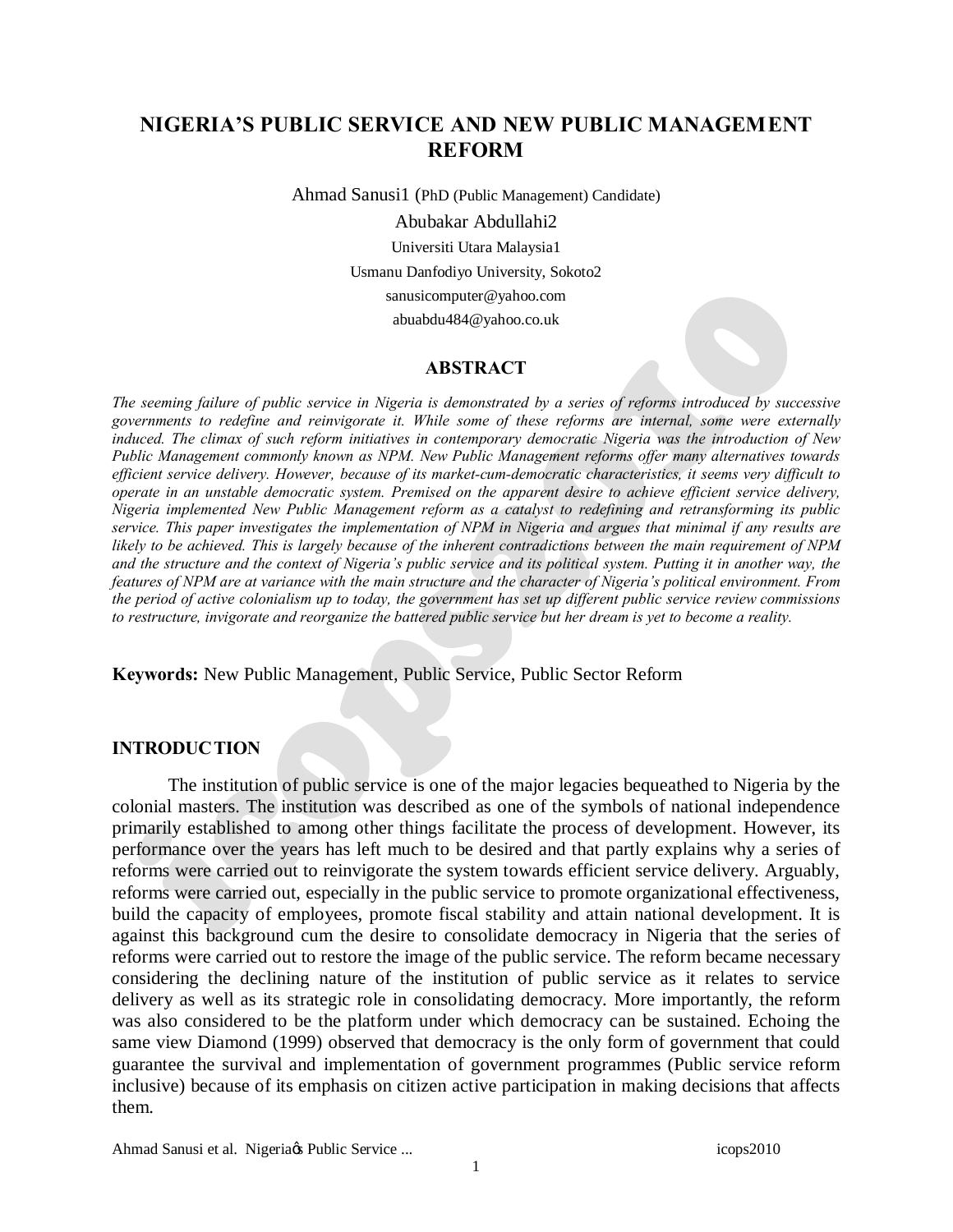The paper therefore set out to investigate the capacity of New Public Management principles as a reform programme to reinvent the public service for efficient service delivery. To achieve this objective, the study is divided into four sections. Section one is the introduction, section two is devoted to a discourse on Public Sector reforms in Nigeria, section three examines the public service and New Public Management Reform in Nigeria. Section four concludes the paper.

## *Public Sector Reform in Nigeria: Issues, Trends and Perspective*

Reform of the public sector is not new in Nigeria t public administration. In fact, one could argue without any fear of contradiction that public sector reform is as old as the country itself. Thus, the Nigerian public service reforms were aimed at strengthening the capacity of the institution to carry out its assigned functions. Arguably, Public sector reform could be seen as a total overhauling of the government administrative machinery with the aim of injecting real effectiveness, efficiency, hard core competence and financial prudence in the running of the public sector (Omoyefa, 2008). This definition pre-supposes that all is not well with the sector and therefore, there is the need to strengthen its institutional, operational and structural capacity for efficient performance. This explains why Schacter (2000) sees public sector reform as strengthening the way the public sector is managed in a way that goals and objectives for which it was established are achieved within the specified rules and resources. Essentially, public sector reform is often aimed at achieving better service delivery of especially, the basic public services such as water, health care, quality education, poverty reduction and adequate security among others. Similarly, it is carried out to reinvent the public sector so as to meet the demands of a rapidly improving and changing global socio-political environment. This point suggests that the dynamic nature of the world in general necessitates the need for public sector reforms in both developed and developing countries, especially with the development of information and communication technology (ICT) in the governance and administration of a state. The world has now been transformed into a global village in which state and citizens can relate and participate in what affects them through the institution of democratic governance.

In Nigeria a number of reforms were carried out to reinvigorate the battered public service. The reasons of the reforms are not far from the general reasons as stated earlier; however, the reasons for reforms in Nigeria as experienced over the years were to among other things improve the welfare of employees as the agent of national development. As agent of development, the public service remains the link between one regime and another and that perhaps, explains why successive regimes, especially military regimes had carried out a series public sector reforms. It is important to note that military regimes in the country had introduced reforms largely, to suit the interest of their regimes and to generate political support and legitimacy from especially, the carrier bureaucrat and politicians. This is because of their apparent lack of skills in the art of governance in the administration of the state.

From the above, it can be discerned that public service reforms have been part of Nigeria  $\alpha$ public administration. This can be attested to by the number of reforms that were carried out over the years some of which include the Tudor Commission 1945, Harragin Commission 1947, Morgan Commission 1964, Adebo Commission 1971, Udoji Commission 1974, Dotun Commission 1988 and Ayida Panel of 1994 among others. However, it is important to stress at this point that public sector reforms in Nigeria have different motives and patterns and this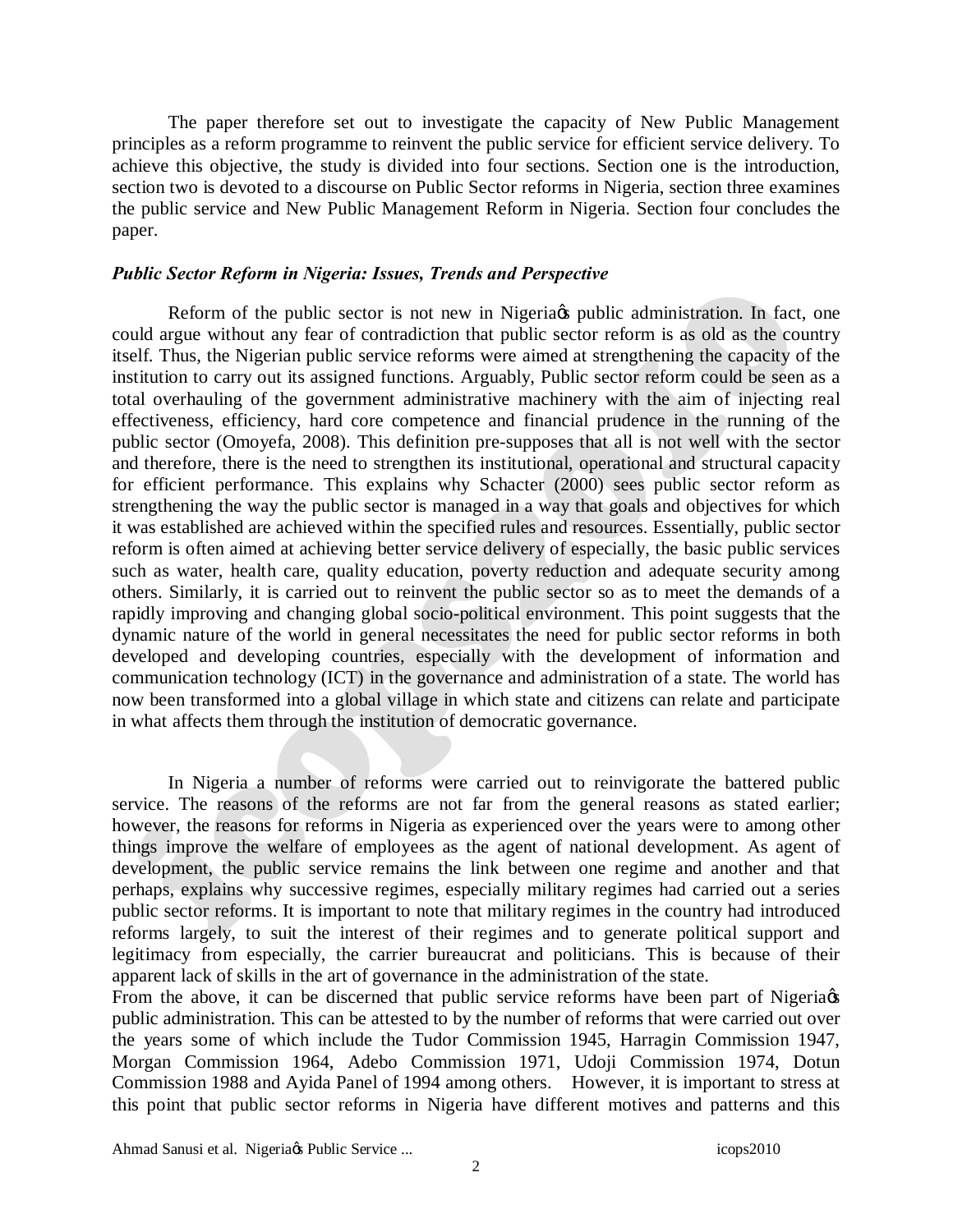explains why distinctions could be made between and among them. For instance, the reforms of 1960s and early 80s varried with the reforms of early 90s, especially with the emergence of structural adjustment programmes, globalization and the increasing call for democratic rule across the globe. Putting it in another way, pre-independence and independence reforms emphasized income upgrading, structural reforms among others within the traditional system of public administration. The post-SAP reforms seeks a paradigm shift from the old system of public administration characterized by centralized and inefficient bureaucracy to New Public Management with emphasis on decentralization, corporatization and partnership with the private sector in the delivery of services. The reforms of the 90s were primarily aimed at making the state or governmental institutions market-friendly, lean, managerial, decentralized and customerfriendly, in the hope that it would better meet its societal objectives of good governance (Mhone, 2003).

Additionally, public sector reforms in Nigeria and Africa in general, especially from the early 90s were aimed at not only reviving the main stream public service, but more importantly to address economic underdevelopment and stimulate active participation of the private sector in the management of the economy. Thus, the reform of 1990s could be regarded to be a radical departure from the former reform programmes in the country. Conversely, the changing nature of the reforms are not far from the fact that developed countries and their agents such as the World Bank and I.M.F want to protect and guard their investment, loans and credit facilities going into developing countries and that partly, explains why the reforms are even wider in terms of coverage than the previous ones.

Despite the promises of the reforms and their achievements in the developed countries like the United Kingdom, New Zealand and United States among others, public service in Nigeria is still marred with red-tapism, delays in service delivery, corruption and inefficient personnel. Thus, the need for a better reform became eminent in order to entrench and consolidate democracy and put the country in the path of progress and development. It is against this background that the Nigerian government introduced the New Public Management reform programmes to salvage the public service by making it more transparent and accountable which in the long run helps in sustaining democracy and ensures active participation of the private sector in the management of the economy. The questions now are what is the nature and character of NPM reform? How applicable is NPM principles in Nigeria & public service? Could NPM reform be in tandem with the current realities in Nigeria? What are the major challenges that may likely engender the success of the NPM project in Nigeria and how could it be overcome? The next section of the paper will attempt to answer these questions.

## *Public Service and New Public Management Reform in Nigeria: Myth or Reality*

Evidently, the period of active colonialism was the beginning of contemporary public service in Nigeria. The institution was hitherto established to assist the colonial government in the administration of the country, especially in revenue collection in remote areas of the country. It was also meant to quash resistance against the colonial system and ensure that traditional rulers remain the instrument for the implementation of colonial policies. Because of its colonial posture cum prolong military rule, the institution had over the years failed to realize Nigeria  $\phi$ objectives of statehood as envisaged by its forefathers. It is in this wise that a number of reform programmes were introduced to revive the sector for better performance. Thus, New Public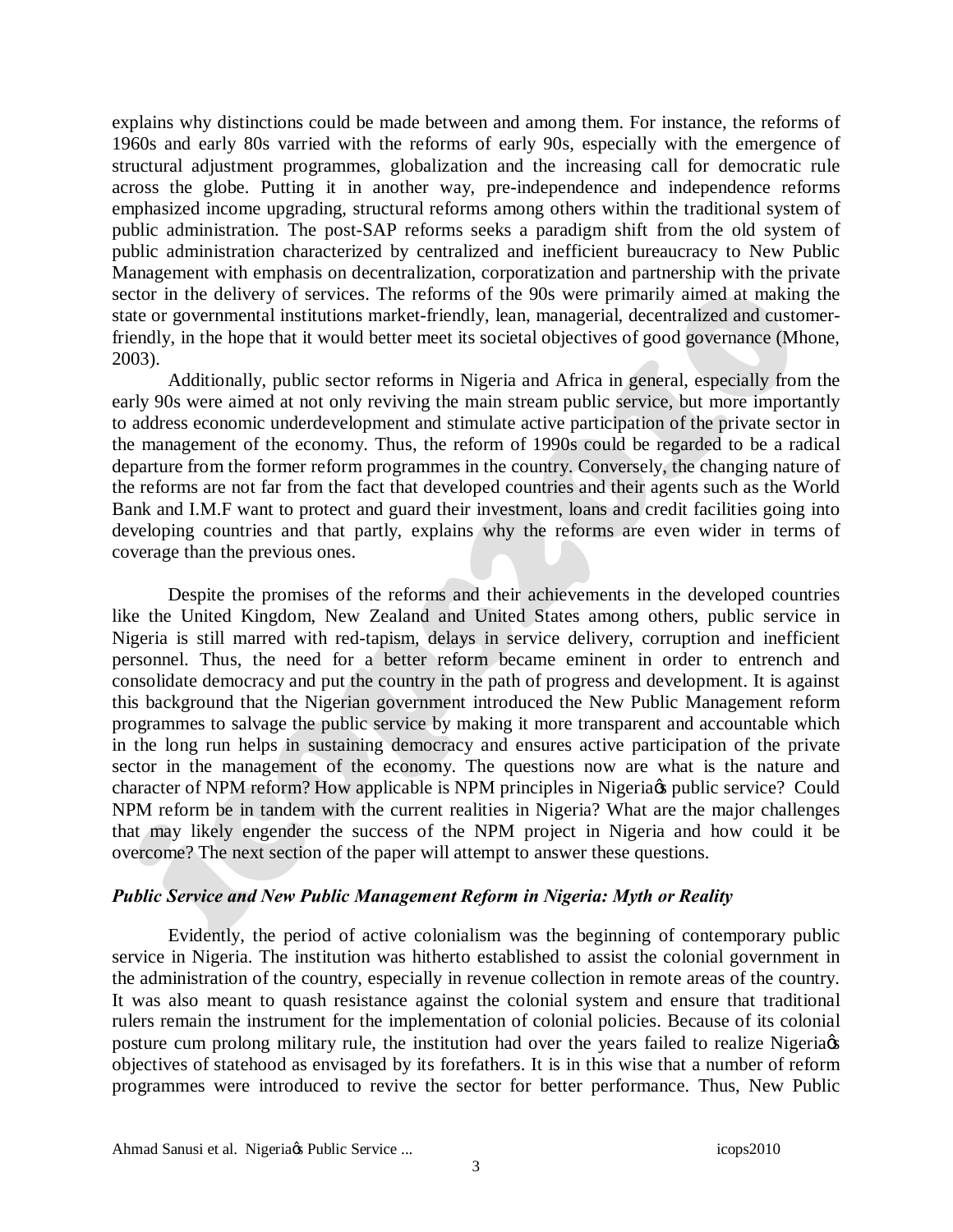Management Reforms has now been considered as a panacea to the crisis that embedded the sector.

As the name suggests New Public Management commonly refers to as NPM is a paradigm shift in the manner with which the public sector is managed. It implies applying private sector or market-friendly techniques in the administration of state, especially as it relates to service delivery, performance measurement and accountability in managing public resources. In his studies Borins (1995) defines NPM as a normative conceptualization of public administration consisting of several inter-related components: providing high quality services that citizens as customers cherish, increasing the autonomy of public managers; giving rewards and punishment for compliant and non-compliant behaviour on the basis of performance targets, availability of human and technical resources for efficient performance and being appreciative of the virtues of competition, openness and accountability in governance. Similarly, Osborne and Gaebler (1993) see New Public Management as a set of operating principles that guide the conduct of public managers: The principles include transition from rowing to steering, community owned government, competitive government, mission-driven government, result-oriented government, customer-driven government, enterprising government, anticipatory government and the marketdriven government. The premise of the above definitions suggests that public officials shall be given autonomy to decide the delivery of services. In the same direction, service delivery shall no longer be provided by the government alone instead, the private sector both profit and not-forprofit organizations including the citizens shall be active participants in the delivery of services. It is in this regard that the scholars went further to argue that NPM is a remedy for a broken system of government and therefore, countries that apply the principle could be regarded as entrepreneurial government or market-based public administration.

Considering the centrality of the private in the NPM approach, Araujo (2001) distinguished between traditional public administration and NPM as shown in Table 1.

| Elements                               | Traditional Administration       | New Public Management             |
|----------------------------------------|----------------------------------|-----------------------------------|
| Government Organization                | Services provided on a uniform   | Break-up of traditional structure |
|                                        | basis operating as a single      | into quasi-autonomous units       |
|                                        | aggregated unit                  |                                   |
| <b>Control of Public Organizations</b> | Control from the Headquarters    | Hands-on-professional             |
|                                        | through the hierarchy of         | management with clear             |
|                                        | unbroken supervision and check   | statement of goals and            |
|                                        | and balances                     | performance measurement           |
| <b>Control of Output Measures</b>      | Control on inputs and procedures | Stress results and output control |
|                                        |                                  | rather than procedures            |
| Management Practice                    | Standard established procedures  | Using private sector              |
|                                        | throughout the service           | management style                  |
| Discipline in resource utilization     | Due process and political        | Check resources demands and       |
|                                        | entitlements                     | do more with less                 |

**Table 1**: Comparison between Traditional Public Administration and NPM

Adapted from Araujo (2001)

Ahmad Sanusi et al. Nigeriags Public Service ... icops2010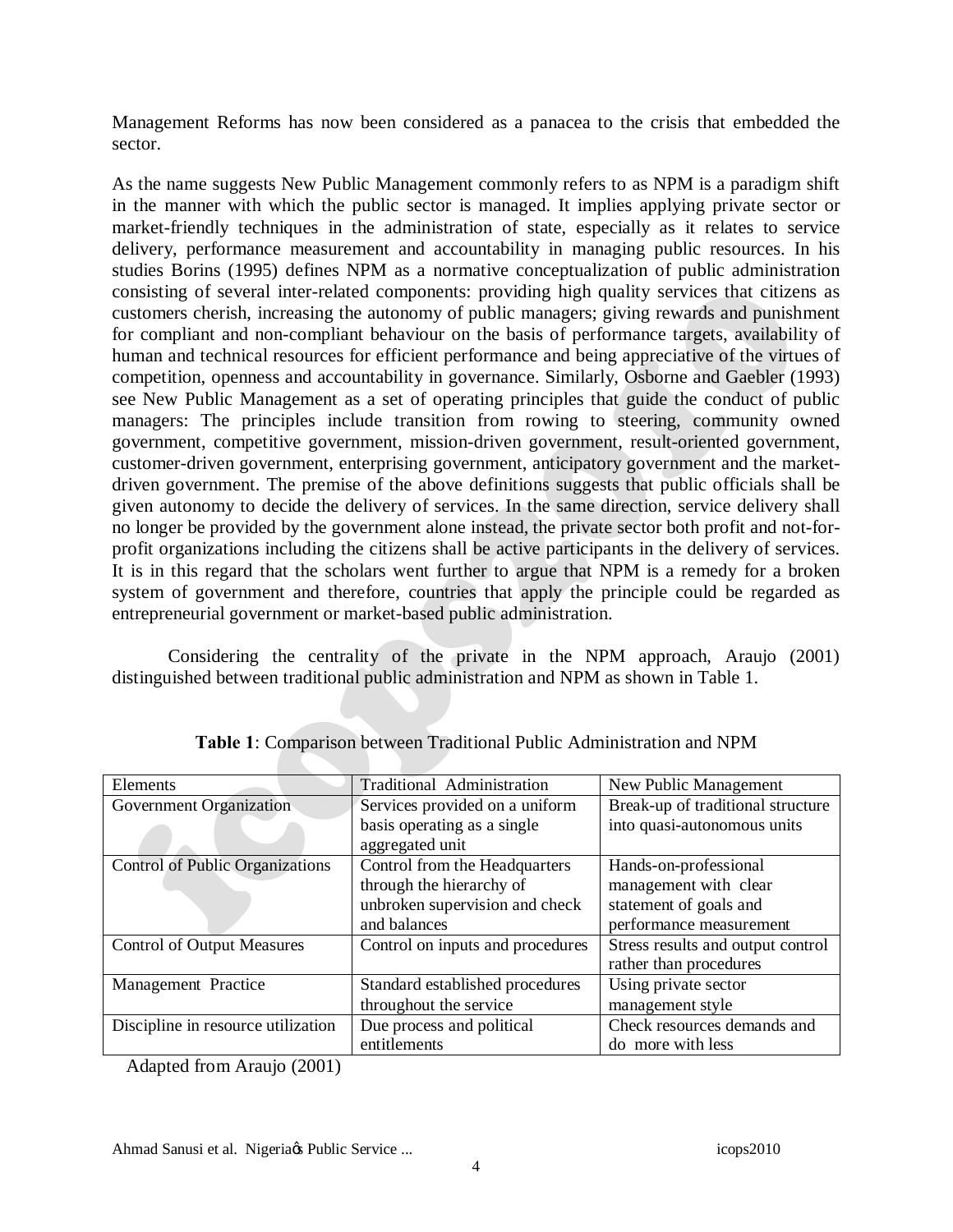The above table shows that NPM is a radical break from traditional public administration. It is a mechanism that stressed the need to break-up rigid bureaucratic government organizations and make them more flexible so as to adapt to the environment within which they were established. Additionally, NPM advocates rendition of account or given explanation for conduct by both the political leadership and the private sector and this perhaps, explains why NPM called for separation of policy-making from implementation. While political leadership is responsible for policy-making, professionals with technical capabilities would be responsible for the provision of services. Each should be able to offer satisfactory explanations with regards to utilization of resources kept under his care. NPM also advocates for minimal state intervention where the role of the state shall be reduced to regulatory functions alone, leaving the private sector including voluntary not-for-profit organizations to perform commercial functions. This according to the proponents of this paradigm encourages and stimulates the private sector to take the lead in the management of the country *is* economy.

Some of the justification for NPM reform as observed by scholars includes economic and fiscal crises that affect the world economy. According to Larbi (1999) economic crisis is by far the most important factor driving the introduction of ambitious reforms in the public sector since the early 1980s. He went further to argue that many countries across the developed and developing nations suffered from unsustainable external and domestic debts, deteriorating real terms of trade, higher inflation, low level of savings and shortages of basic consumer goods. These problems coupled with severe institutional weaknesses, fiscal indiscipline and weak external competitiveness have caused economic and fiscal crises of intense magnitude which can only be called to order by a major reform of the public sector. Similarly, policy deficiencies, bad and excessive management of the economy, large scale institutionalized corruption, weak and demoralized public services, low productivity and political instability, all contributed to worsening the crisis and thus, called for the reform of the public sector. Accordingly, Sarker and Parker (cf Naz, 2003) notes that NPM reform emerged in response to a number of environmental forces which governments everywhere have been faced with in the twenty first century. According to them, a large and expensive public sector put pressures to cut programmes and increase efficiency; massive technological innovations, particularly, the development of information technology *vis-a-vis* globalization and liberalization had also influenced the reform of the public sector across the world. In addition, the sector is also considered to be obsolete and outdated considering the increasing demands for more services from the citizens. Thus, NPM is considered to be proven management ideas and techniques available to guide the public sector reform process (Pollit, 1998). Putting it in another way, NPM is a reform strategy aimed at reinventing the public sector for efficient service delivery.

The push for reform everywhere is inspired by the current realities of societies. Thus, environmental factors must be considered in pursuing reforms. However, reforms in Nigeria generally fail to take into cognizance the ecology of public administration in the country and that has posed a serious challenge to public administration in Nigeria. Indeed, the failure of public administration institutions cannot be unconnected with reforms that are incompatible with the environmental needs of the country. Thus, NPM as a reform externally smuggled into the country may end up like previous ones because firstly, citizens and public service in particular have not been co-opted in the packaging of the reform. Thus, citizens often reject the reform on the ground that it is anti-people and against the philosophy for which the state was established as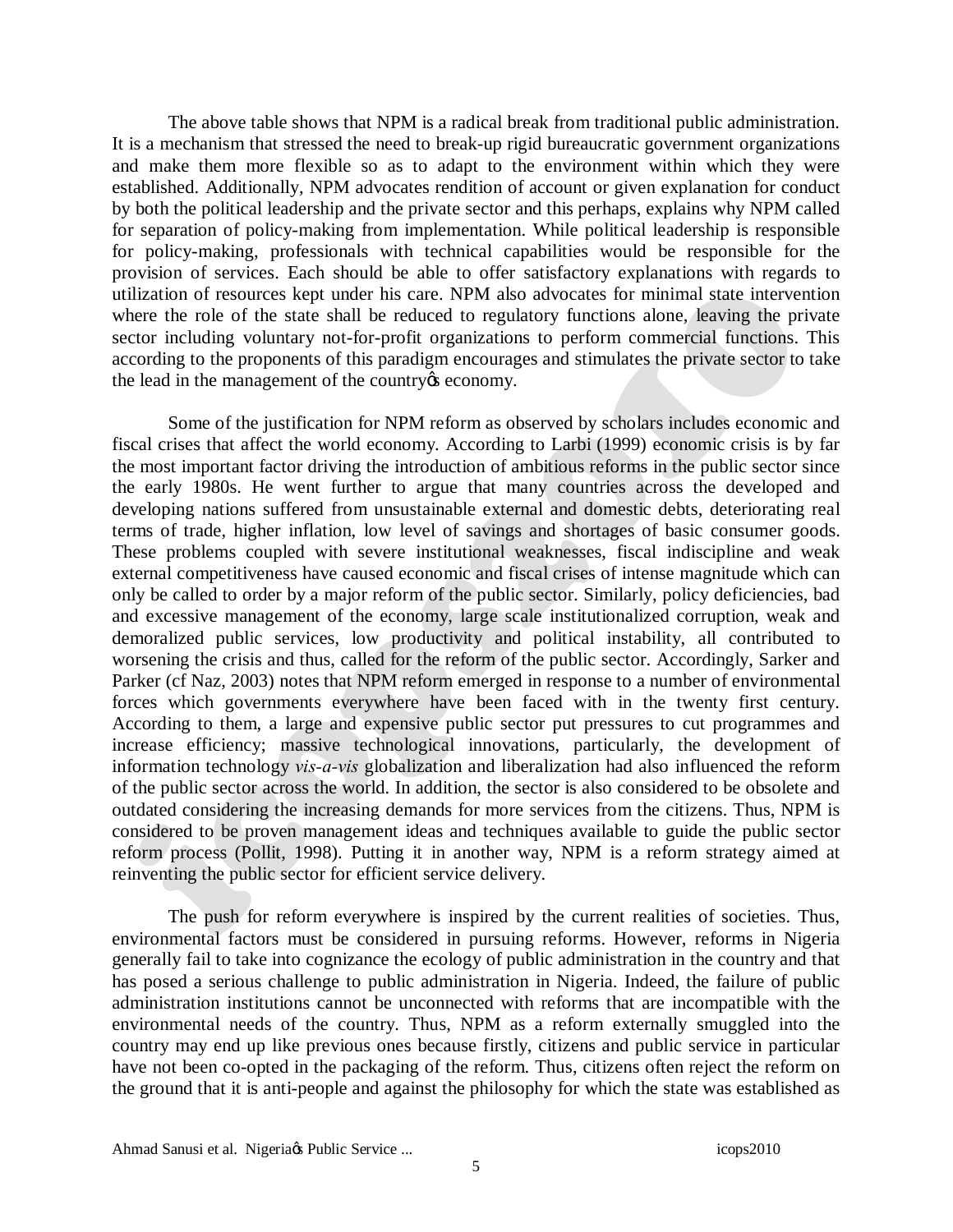contained in the constitution. The SAP crisis in the 1990s and its attendant to consequences is a case in point. Therefore, the failure of the reform to take into consideration the nature and the character of the state may endenger the success of the reform of public service within the framework of NPM.

Another major challenge to NPM reform of public service is the fact that the reform was introduced during the difficult times of the service. The public service is currently suffering from unqualified manpower, poor condition of services, institutionalized corruption and erosion of ethical values. These conditions have degenerated the service and made it impossible for the sector to adapt to new ways of doing things as popularized by the reform. Closely connected to this is the crisis of democratization and development that engulfed the Nigerian state. The crisis has almost made it impossible for any reform to yield fruitful result because of its negative impact upon the state. As pointed out by proponents of the reforms, the reforms are only realizable in a stable economic and political environment see Hammani *et al...* 2006, Larbi, 1999. This explains why Batley (2004) argues that structural adjustment and public sector reform have often been delayed until the point that the fiscal and (political) crises are deep and public resources exhausted. This argument suggests that reforms of the public sector are carried out in developing countries at a time when political and fiscal crisis had seriously hit the countries and resources meant for reform are either not available or embezzled by public officials. Therefore, reform at this point is very difficult if not impossible.

Additionally, the character of public service in terms of its human capacity has also put to test reform of the public service. In what Bartley refers to as weaker political economies (African countries Nigeria inclusive), the bureaucratic arena in these economies is highly politicized and inter-connected with societal interests. Thus, employment, postings and transfers, discipline and even remuneration are tied to one political affiliation or socio-cultural background. Indeed, in most cases, political loyalty to the political party in power played a dominant role in the selection and recruitment of personnel, especially at state and local government levels. This attitude had made it impossible for continuity in governance and transformed public service into an instrument of coercion to punish oppositions and their supporters which in the long run affects democratic consolidation. This attitude led to over bloated public service with ghost workers who often appear only on the pay roll and pay day without any stake in state administration. This resulted to a serious decline of public service in terms of output and made any keen observer of the trend of event in the sector to believe that the country has reached a point of no return and that reform of the sector within the NPM paradigm has no relevance as far as service delivery and democracy are concerned.

Anchoring the above argument Agagu (2008) argues that applying market reform programme to reinvent public service will only minimize and marginalize the role of democratic decision-making and public governance. Clearly, the reform transformed citizens into customers thereby reducing the state to a market place where financial capabilities of the customer determine his influence in the market. This condition may reduce the democratic space, the scope of public service and raise fundamental questions about the ability of the reform to reinvigorate the public service.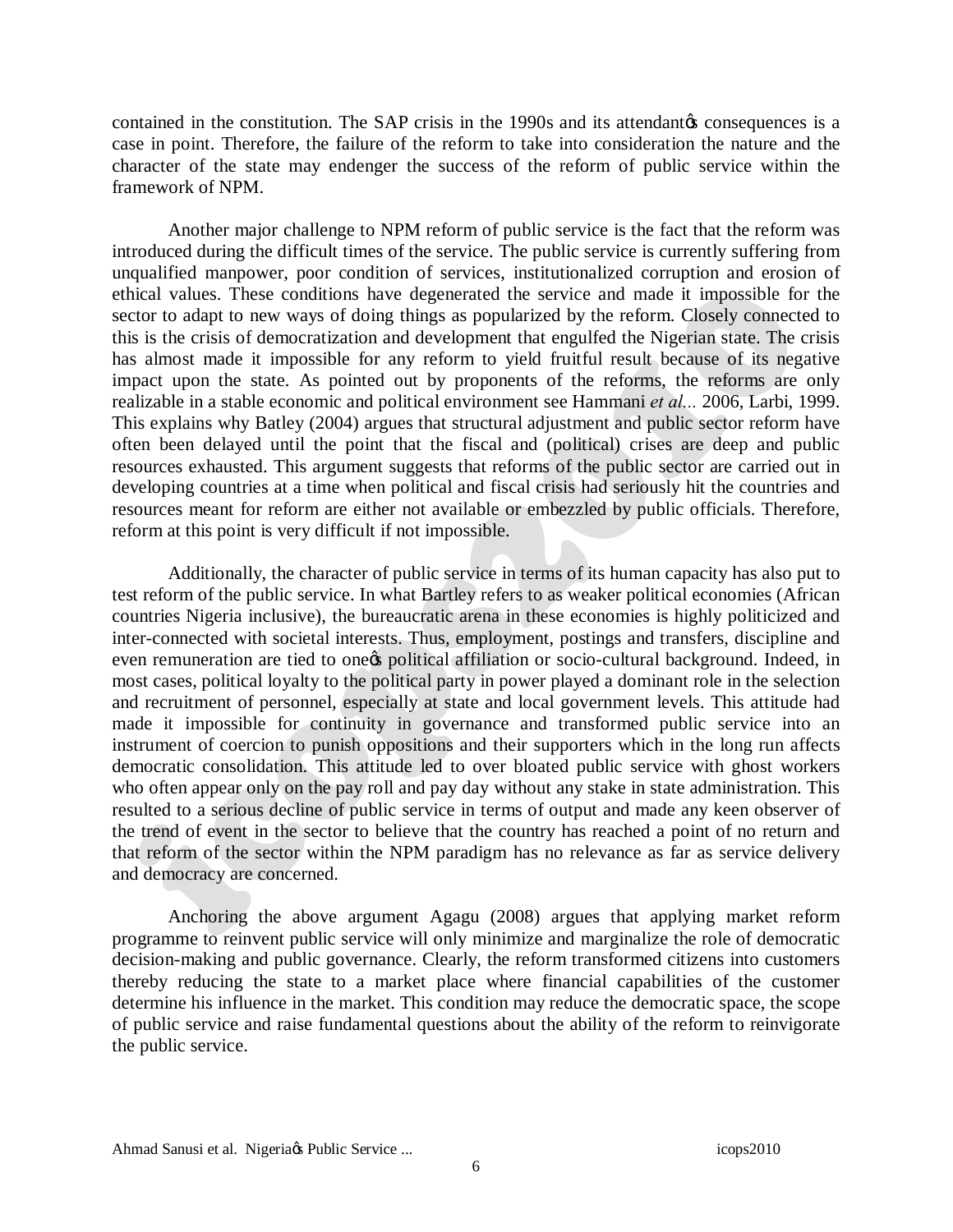### **CONCLUSION**

Given the nature and the character of Nigeria ty public service coupled with the political and economic environment, NPM reforms may likely if any achieve minimal results in shaping Nigeria ts system of public administration. This is largely because the structure of public service is at variance with the ingredients of NPM reforms, especially its market characteristics. Thus, NPM reforms have low practical relevance as far as the crisis of Nigeria opublic sector is concerned. This argument was corroborated by Pollitt (1994) where he notes that NPM reform may work better in some context than others. The public service sector covers a wide range of activities, some of which have high technological content (e.g. telecommunication) and others low, some are person-centred (e.g. health and education) and some not; some competitive, some very hard to remould into a competitive format. Thus it is important to bear all these in mind, because they decrease or increase the chances of NPM being a  $\tilde{\alpha}$  good fito in crisis states. Against the background, a better and vibrant home-grown reform that respects the social and/or moral values of the environment must be a priority for the public service to be reinvented. While political commitment is considered to be a sine qua non for success in any reform programme, economic and political stability is seen as a fertile ground for effective and reliable reform programmes.

Closely connected to the above is the need to have apolitical, impartial and experienced public service to drive and guide the implementation of reforms. This is because of their strategic importance in state administration. In fact, no reform can achieve appreciable results without the institution of public service. In addition, issues of institutional and human capacities of the service must also be squarely addressed as this will enhance their competencies and abilities in contributing positively to the implementation of any reform programme. Similarly, the citizens who are the beneficiaries of reforms must in the first place desire it and secondly, must be well informed about the reforms. Inputs and contributions in terms of public debates and opinion about the legitimacy and support for reforms must be sorted and considered as this will help in consolidating democracy and pave the way for people-oriented policies and programmes. Likewise, any reforms either internally or externally crafted must be within the confines of the law as any attempt to breach the provision of the constitution will amount to breach of trust which is punishable according to public service rules and Nigeria  $\alpha$  constitution.

#### **REFERENCES**

- Agagu, A.A (2008),  $\delta$ Re-inventing the Nigerian Public Service in an Age Reformsö, *Pakistan Journal of Social Sciences,* Vol. 5(3).
- Araujo, J.F (2001),  $\tilde{o}$ *Improving Public Service Delivery: The Crossroads between NPM and Traditional Bureaucracy"*, Public Administration, Vol. 79, No.4.
- Batley, R (2004), The Politics of Service Delivery Reforms, *Development and Change,* Oxford, Blackwell publishing, Vol. 31(1).
- Borins, S. (1995), The New Public Management is here to Stay, *Canadian Public Administration*, Vol.38, No.1.